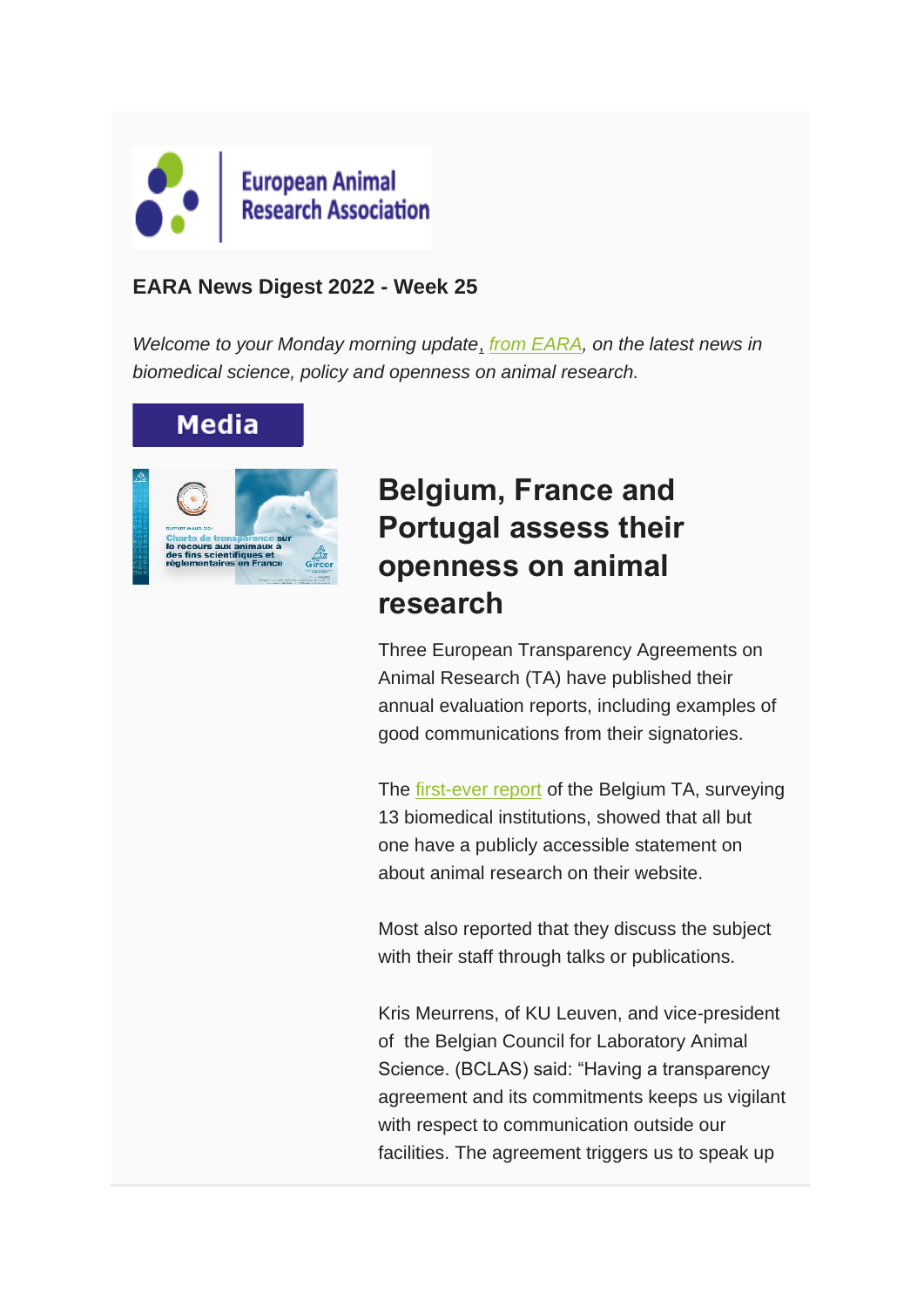more about animal research."

Portugal produced its second evaluation report, from 19 signatory institutions, showing encouraging improvement in its openness on communication.

The vast majority (84%) have a position statement about animal research on their website – last year only just over half (53%) the institutions reported they had a statement. While almost all publish news about scientific discoveries involving the use of animals.

Ana Isabel Moura Santos, of NOVA Medical School, said the agreement led to a 'change of culture' among institutions with scientists more prepared to talk about their work 'in a simpler and clearer way'.

The first-ever evaluation report of the French Transparency Charter on the use of animals in research, completed by 38 signatory organisations, was also published last week.

The report authors said: "It is clear that the management and teams are fully committed to the process and are motivated to change the image of animal research, even if the paradigm shift is sometimes complicated and takes time."

### **Media**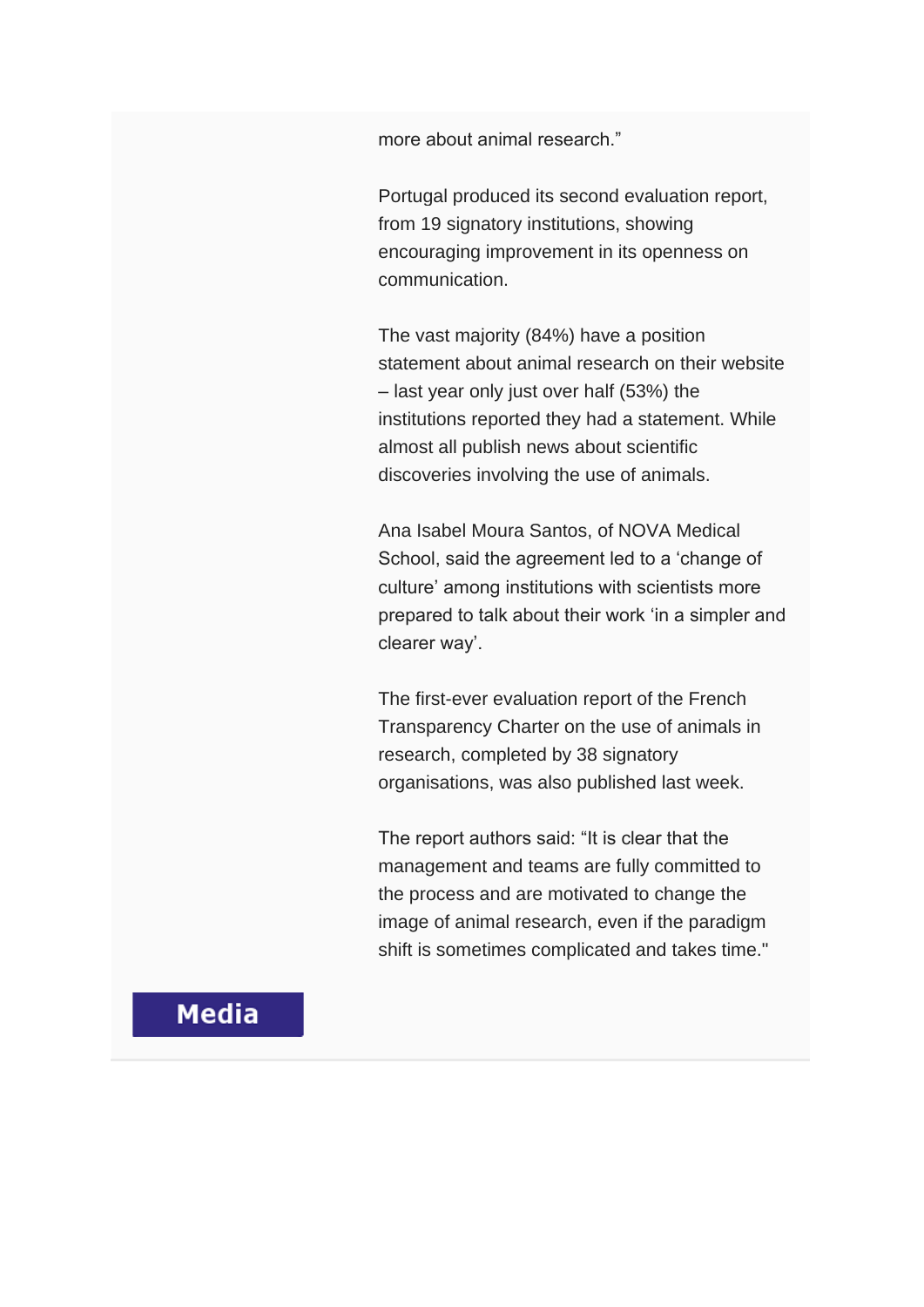

# **Institutions open up on their work with animals - #BOARD22 day**

Biomedical institutions from around the world shared their stories and experiences of being open with the public during EARA's Be Open About Animal Research Day (#BOARD22) last week.

EARA member the Netherlands Cancer Institute, presented an impressive video showing [its lab](https://twitter.com/The_EARA/status/1537392039574183936)  [facilities,](https://twitter.com/The_EARA/status/1537392039574183936) including interviews with staff and procedures with animals.

Ana Joao Rodrigues, a neuroscientist at EARA member the University of Minho, Portugal, spoke about [her experiences](https://twitter.com/The_EARA/status/1537334158380474368) of communicating with the public.

She said: "I like to end by saying that if we are alive today, this is in part due to the animal research that contributed to develop vaccines, medical advances and treatments."

Among other videos were [Anna Mitchell,](https://twitter.com/The_EARA/status/1537317800171253761) of Oxford University; SEBBM in Spain with interviews from [16 researchers](https://twitter.com/SEBBM_es/status/1537342530467020801) on how they develop innovative strategies to apply the 3Rs in their studies; and [Jordana Lenon](https://twitter.com/The_EARA/status/1537484146796384256) at the STEM cell learning lab, at the University of Wisconsin-Madison, USA.

Also on the day, on [Instagram live streams,](https://www.instagram.com/the.eara/) EARA Twitter ambassadors interviewed scientists about their animal research. Tatjana Pirman, of the University of Ljubljana, Slovenia,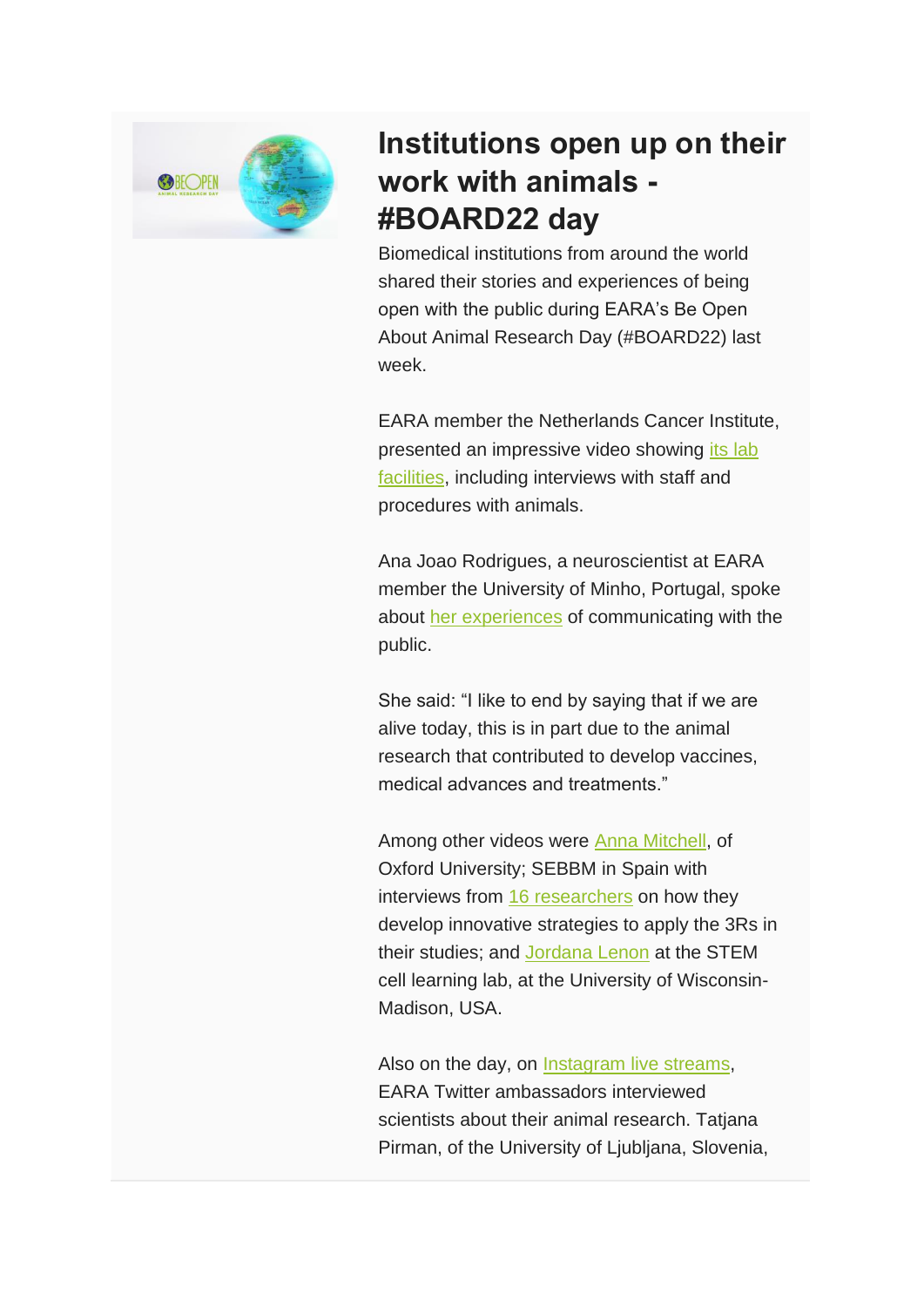spoke on digestion and nutrition and Christina Kolla, a MSc student at Aristotle University of Thessaloniki, Greece, shared her work on breast cancer using mice.

There were many statements on Twitter from institutions and researchers, including [Wilbert](https://twitter.com/CRiverLabs/status/1537385753428348929)  [Freiling,](https://twitter.com/CRiverLabs/status/1537385753428348929) of Charles River; [Geraldine Fleurie,](https://twitter.com/The_EARA/status/1537481881490321408) President of the Association of Primate Veterinarians; [Eirini Fragkiadaki,](https://twitter.com/HSBLAS1/status/1537480103625646082) of the Hellenic Pasteur Institute, Greece, and Transnetyx, USA – all EARA member institutions.

[In its statement](https://twitter.com/The_EARA/status/1537483139685044225) Transnetyx said: "The work of the research community is noble and compassionate, and we encourage you to speak from your heart about what drives you to improve lives and how you do it."

## **Policy**

# **'Moving beyond animal testing' – event this week**

Two different One Health events this week will look at different aspects of health and research involving animals.

At the [ONE conference,](https://www.one2022.eu/) on Thursday, 23 June, there will be sessions focusing on *New Approach Methodologies: Moving Beyond Animal Testing*.

[The sessions](https://www.one2022.eu/programme/many-ways/new-approach-methodologies-moving-beyond-animal-testing?mc_cid=eb019c955c&mc_eid=b849a7876d) will 'explore the opportunities provided by new approach methodologies to shift the current paradigm from regulatory chemical risk assessment based on *in vivo* animal testing' to non-animal methods such as *in vitro* and *in*